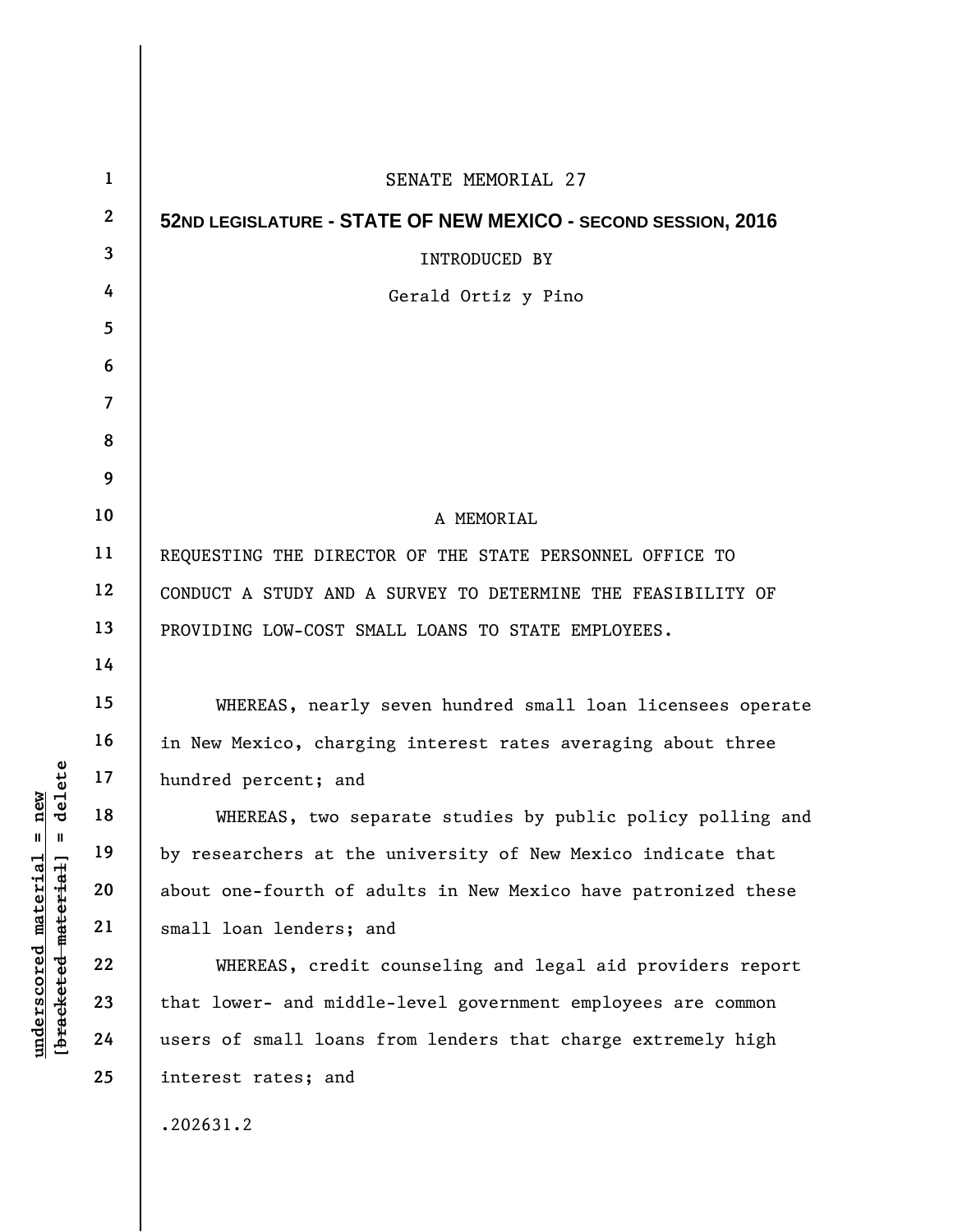WHEREAS, surveys of local government workers by the city of Las Cruces and Dona Ana county confirm that about twenty percent of their employees use high-interest small loan services; and

WHEREAS, employers in at least five states, including banks and municipalities, have successfully offered affordable small loan services through employee benefits packages; and

WHEREAS, these turnkey small loan services offered as employee benefits save consumers an average of two hundred thirty dollars (\$230) per month in finance fees on a onethousand-dollar (\$1,000) loan; and

WHEREAS, employee-benefit small loan program vendors provide reporting to build credit scores that most small lenders ignore; and

WHEREAS, these employee-benefit small loan programs do not require employers to provide loan capital or assume loan loss risk; and

WHEREAS, employee-benefit small loan programs provide loans without a credit check and provide quick access to funds in the same way that small loan stores do, yet employee-benefit small loan programs have default rates of only one to two percent; and

WHEREAS, these employee-benefit small loan programs can be provided at little or no cost to the state of New Mexico; and

WHEREAS, easing financial pressures at home can improve an .202631.2  $- 2 -$ 

 $b$ racketed material] = delete **[bracketed material] = delete**  $underscored material = new$ **underscored material = new**

**1** 

**2** 

**3** 

**4** 

**5** 

**6** 

**7** 

**8** 

**9** 

**10** 

**11** 

**12** 

**13** 

**14** 

**15** 

**16** 

**17** 

**18** 

**19** 

**20** 

**21** 

**22** 

**23** 

**24**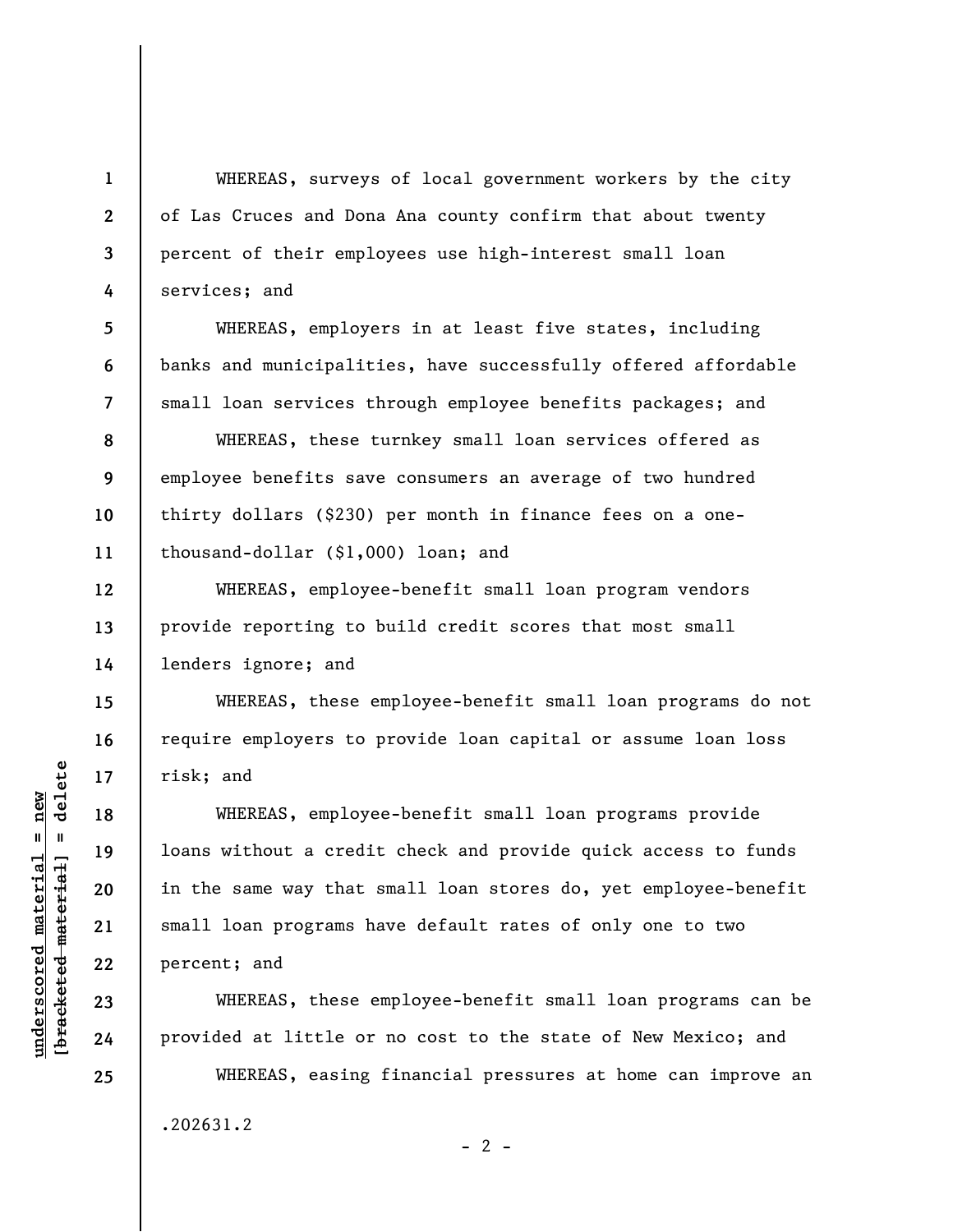**1 2**  employee's personal life and result in more focused and productive performance in the workplace; and

WHEREAS, it is in the best interests of the state of New Mexico that its employees be provided with the most attractive, cost-effective benefits package possible in order to attract and keep employees of the highest quality;

NOW, THEREFORE, BE IT RESOLVED BY THE SENATE OF THE STATE OF NEW MEXICO that the director of the state personnel office be requested to conduct a poll of all state employees using an electronic-mail survey to learn the following:

A. how many state employees use loans from small loan licensees and internet sources;

**13 14**  B. how often state employees use these small loan licensees;

**15 16**  C. the identity of the small loan licensees that state employees use; and

D. whether the state employees surveyed would like to have a low-cost small loan program available as an employee benefit; and

BE IT FURTHER RESOLVED that the director of the state personnel office be requested to study the feasibility of including a low-cost loan program among state employee benefits, identifying those small loan programs that have served at least three public sector employers and the advantages and drawbacks of using each of those small loan

 $-3 -$ 

.202631.2

 $\frac{1}{2}$  intereted material = delete **[bracketed material] = delete**  $underscored material = new$ **underscored material = new**

**3** 

**4** 

**5** 

**6** 

**7** 

**8** 

**9** 

**10** 

**11** 

**12** 

**17** 

**18** 

**19** 

**20** 

**21** 

**22** 

**23** 

**24** 

**25**